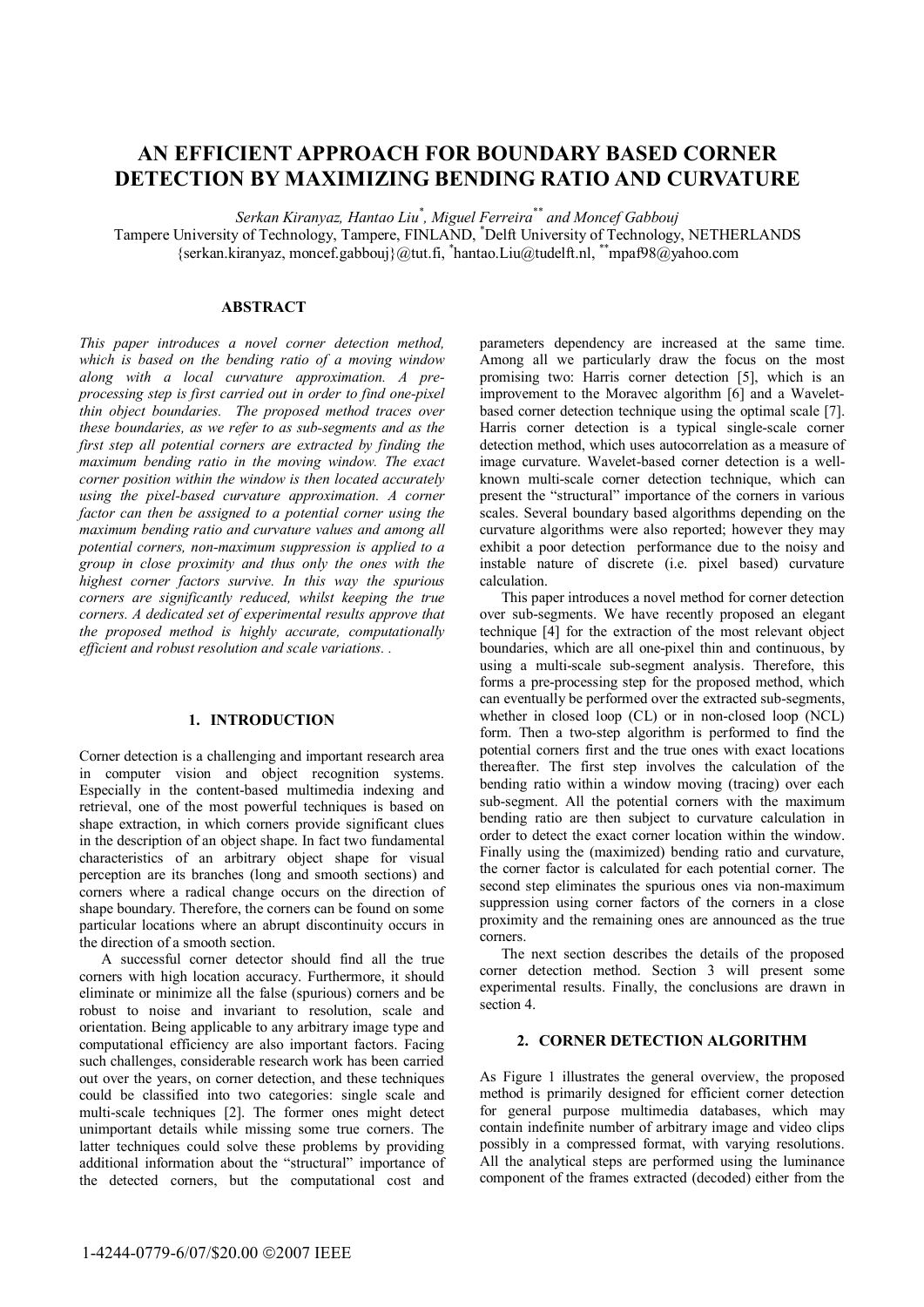images or (key-) frames of the video clips. In order to extract (most) relevant *sub-segments* over which the proposed corner detection is applied, a certain pre-processing phase is initially performed, which mainly consists of four major parts: Frame resampling (size transformation), iterative Bilateral filtering [8] and Canny edge detection [1] to form the *scale-map*, *subsegment* formation and analysis and finally the selection of

the relevant *sub-segments* using a relevance model. Once the required number of relevant *sub-segments* are selected, then the object(s) can be extracted (see [4] for details) and the corner detector proceeds over the object boundary (CL segment) or alternatively it can proceed over the NCL subsegments, one at a time. The details of this optional preprocessing phase can be found in [3]and [4].



**Figure 1: Overview of the proposed detector.** 



**Figure 2:** *BR* **calculation on a sample shape for two corners (a and b) detected.** 

#### **2.1. Step 1: Extraction of Potential Corners**

After the pre-processing phase, the detector proceeds over each sub-segment among the list of CL or NCL sub-segment list. A moving window (*Wm*) is traced over the sub-segment from one end-point to the other and at each step, the bending ratio is calculated within the window with a certain length (i.e.  $L_s$ ). Let  $p_1$  and  $p_2$  be the first and the last pixels of *Wm* to be examined for a corner presence. The total number of pixels is fixed for *Wm*  $(N_p(p_1 \rightarrow p_2) = N_p(p_2 \rightarrow p_1) = L_s$ . We define bending ratio,  $BR(p_1)$ , which is calculated from  $p_1$  and can be expressed as follows:

$$
BR(p_1) = \frac{L_s}{d_{\infty}(p_1, p_2)}\tag{1}
$$

where  $d_{\infty}$  represents the distance in  $L_{\infty}$  norm. A sample sketch of BRP for a CL segment is shown in Figure 2. On a one-pixel thick sub-segment, the bending ratio for branches (continuous and smooth sections) is either one or in the close vicinity of one. For true corners, especially for the sharp ones it starts to rise and therefore, during the tracing process we can check if  $BR(p_1) > T_{BR}$ , where  $T_{BR} \ge 1$  is an empirical threshold, which can be set higher to detect only sharper (with smaller angle) corners in particular. Otherwise keeping  $T_{BP}$  =1 will naturally indicate the presence of any (potential) corner within moving window.

In order to find the exact corner location, a discrete curvature approximation is used within the moving window. As mentioned earlier, such an approximation might be too noisy if and only the curvature is used to locate the corners over the entire object contour; however applying it within such a limited window significantly reduces its instable behavior and yields a robust estimation of the true corner location. By definition curvature in an analog curve is defined as the changing ratio of the tangent along the arc, the curvature function  $\kappa(u)$  is the derivative of the orientation function  $\mathcal{O}(u)$  [2], expressed as in (2).

$$
\phi(u) = \tan^{-1}\left(\frac{\dot{y}(u)}{\dot{x}(u)}\right) \Longrightarrow \kappa(u) = \frac{\dot{x}(u)\ddot{y}(u) - \ddot{x}(u)\dot{y}(u)}{\left(\dot{x}^2(u) + \dot{y}^2(u)\right)^{3/2}} \tag{2}
$$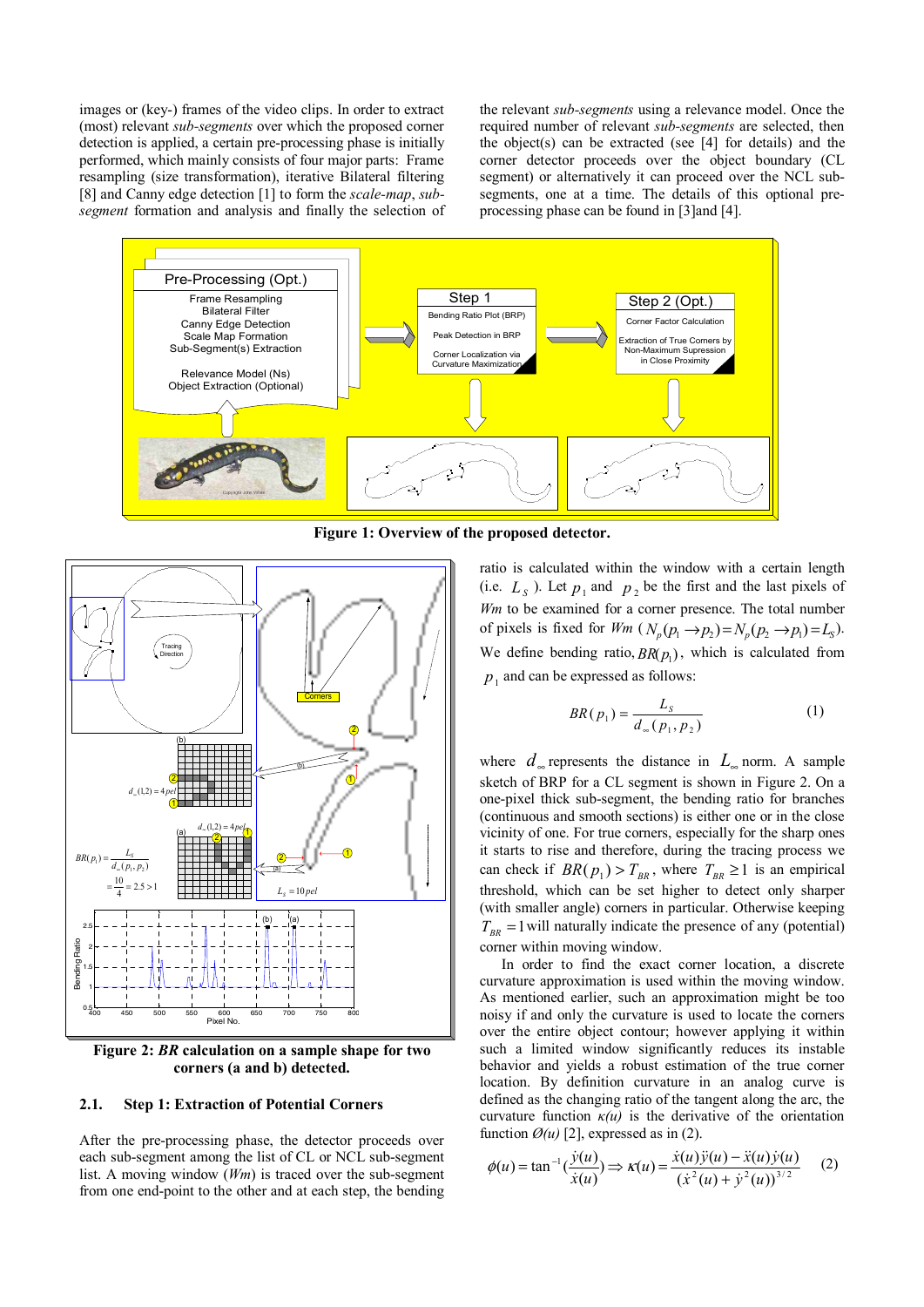The curvature at a given contour pixel from the positions of neighboring pixels  $(p-1)$ ,  $p$ , and  $(p+1)$  can be approximated as in (3):

$$
\kappa(p) = \frac{(x_{p+1} - x_{p-1})(y_{p-1} - 2y_p + y_{p+1}) - (y_{p+1} - y_{p-1})(x_{p-1} - 2x_p + x_{p+1})}{((x_{p+1} - x_{p-1})^2 + (y_{p+1} - y_{p-1})^2)^{3/2}}
$$
(3)

Once the curvature values are calculated for all the pixels within the window, the pixel with maximum curvature value is assigned as the true corner point. In case more than one pixel reaches the maxima, then the one closest to the center of the moving window of the corner, is selected. This makes sense since the center of the moving window, which yields the maximum bending ratio for this potential corner, has a high likelihood to have the corner point in a close proximity of its center. Figure 3 illustrates the curvature values ( $\kappa(p)$ ) for the corner (a) of the sample shape in Figure 2. Note that the maximum curvature within the moving window for this corner is 2.0 and the true corner location (black pixel) is found accordingly.



**Figure 3:** κ( *p*) **values for the sample corner (a) in Figure 2.** 

### **2.2. Step 2: Extraction of True Corners via Nonmaximum Suppression**

Basically in step 1, all the (potential) corners yielding a peak in BRP are detected. This is an optional step, which can post-process them and choose only the major corners among the ones that are too close for visual perception. Note that the objective of the proposed method is to detect the significant corners which play an important role in the shape characteristics. Furthermore, it is a possible consequence that a single corner can create two or more peaks in BRP, all in a close vicinity, during the sequential tracing of the moving window. Therefore, we apply non-maximum suppression in order to favor the one with highest *corner factor*, which is the dot product of the bending ratio and curvature value. Let  $CF(p<sub>c</sub><sup>i</sup>)$  be the *corner factor* of the  $i<sup>th</sup>$  potential corner,  $p_C^i$  and can be expressed as follows:

$$
CF(p_C^i) = BR(p_C^i) \times \kappa(p_C^i)
$$
 (4)

If there are *n* corners detected in a close vicinity (i.e.  $N_p(p_c^i, p_c^{i+n-1}) < L_s$  where *n*>1, the only corner with highest  $CF(p_c^i)$  is kept whilst the others are suppressed (deleted). Figure 1 illustrates the result of non-maximum suppression on a sample shape (CL segment). Another example can be seen in Figure 4.







**Figure 5: Comparative results for binary shapes. Black points are the corners detected.** 

# **3. EXPERIMENTAL RESULTS**

In order to evaluate the accuracy and efficiency of the proposed corner detector with respect to HVS perceptive criteria (subjective test), two sets of experiments are performed over *binary* and *natural* images bearing a single object with definite corners. For binary images the optional pre-processing step is not necessary and hence entirely skipped. For comparative evaluation, we implemented wavelet-based and Harris corner detectors. Figure 5 presents the results of the three corner detection techniques over four binary shapes. As discussed earlier, the overall performance criteria depend on the following factors: detection of the true corners with good localization and avoiding the spurious (false) corners. Speed and parameter invariance are further to be considered. For Harris and Wavelet-based corner detectors